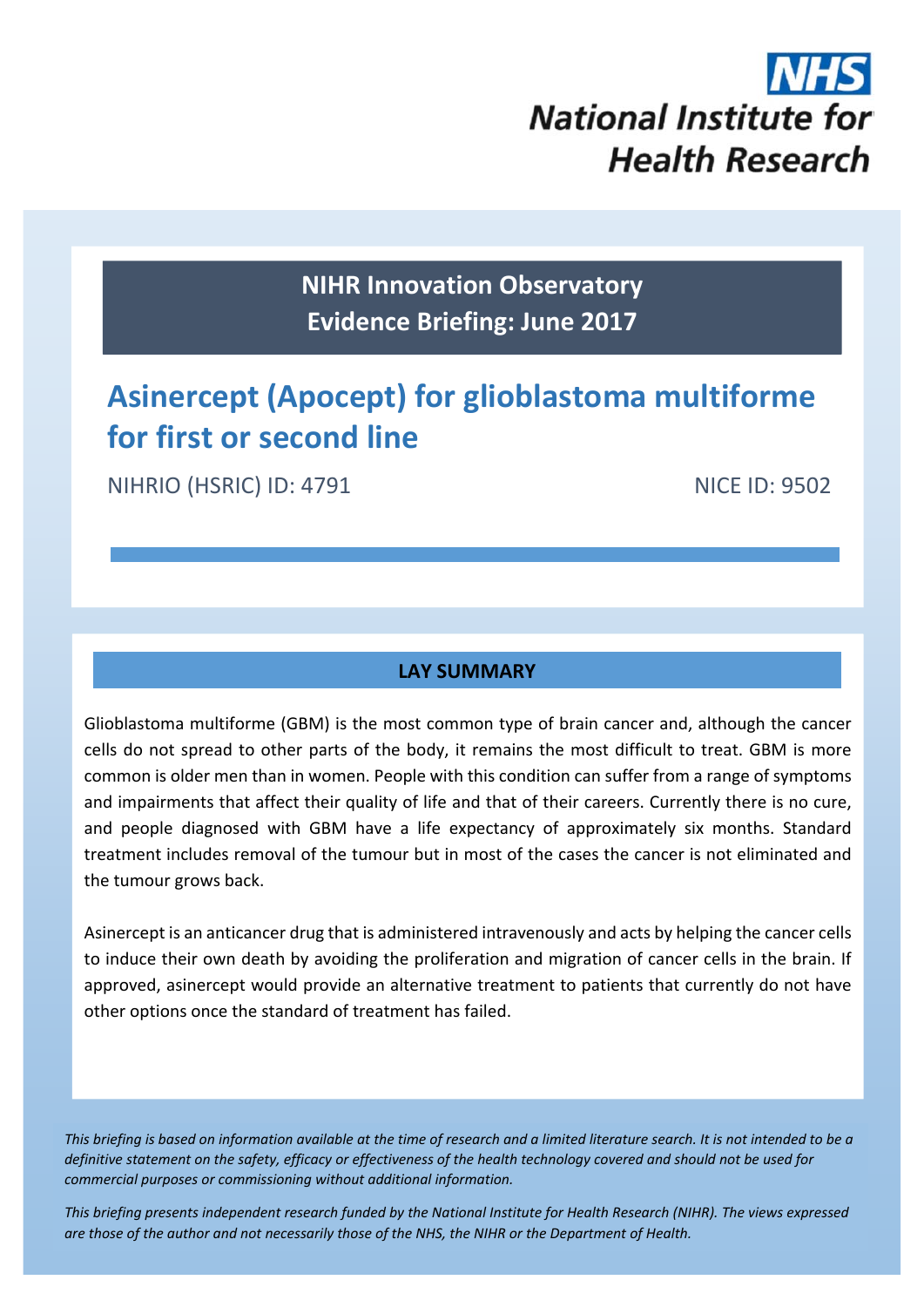#### **TARGET GROUP**

Glioblastoma multiforme – first line or second line in combination with radiotherapy (standard treatment).

## **TECHNOLOGY**

#### **DESCRIPTION**

Asinercept is administered as an intravenous infusion. It is a soluble antibody‐like recombinant fusion protein combining the extracellular domain of the CD95 receptor (CD95) and the Fc portion of IgG. <sup>1</sup>

CD95 (Fas, APO‐1) is a pleiotrophic receptor that regulates tissue homeostasis. During cancer progression, CD95 is frequently downregulated or tumour cells are rendered apoptosis resistant. CD95 activation in glioblastoma leads to invasive growth and migration facilitated by increased expression of matrix metalloproteinases(MMP), which are key mediators of glioma invasiveness.2 Asinercept acts by binding to the CD95‐ligand (CD95L) and inhibits the activation of the CD95 pathway by CD95L. By binding to CD95L, asinercept blocks the CD95 ligand from binding to CD95, reducing cancer-cell migration in malignant glioma and protecting tumour infiltrating immune cells from apoptosis.<sup>3</sup>

In the phase II trial (NCT01071837), asinercept was administered at 400 mg weekly as a 30‐minute (IV) infusion until progression or undue toxicity. It was started on the same day as the radiotherapy.  $4$ 

Asinercept does not currently have Marketing Authorisation in the EU for any indication.

In the EU, asinercept was designated orphan drug in 2006 for the treatment of Graft Versus Host Disease (GVHD) and in 2010 for recurrent glioblastoma multiforme.5

Asinercept is currently in phase II trials for recurrent glioblastoma multiforme (GBM) for second line therapy, and is in phase I trials for Myelodysplastic syndrome and Graft Versus Host Disease.

#### **INNOVATION and/or ADVANTAGES**

Glioblastoma can be very difficult to treat due to several complicating factors such as the variety of tumour cells involved, $9$  potential damage to the brain, limited capacity of the brain to auto repair and the fact that many drugs do not cross the blood-brain barrier to act on the tumour.<sup>6</sup> Current standard treatment includes maximal safe surgical resection, radiotherapy, and concomitant and adjuvant chemotherapy with temozolomide. At the moment, no treatment is curative.<sup>7</sup>

If licensed, asinercept will offer an additional treatment option for patients diagnosed with GBM for which there are limited therapeutic options available after the current standard of care has failed.

#### **DEVELOPER**

Apogenix GmbH.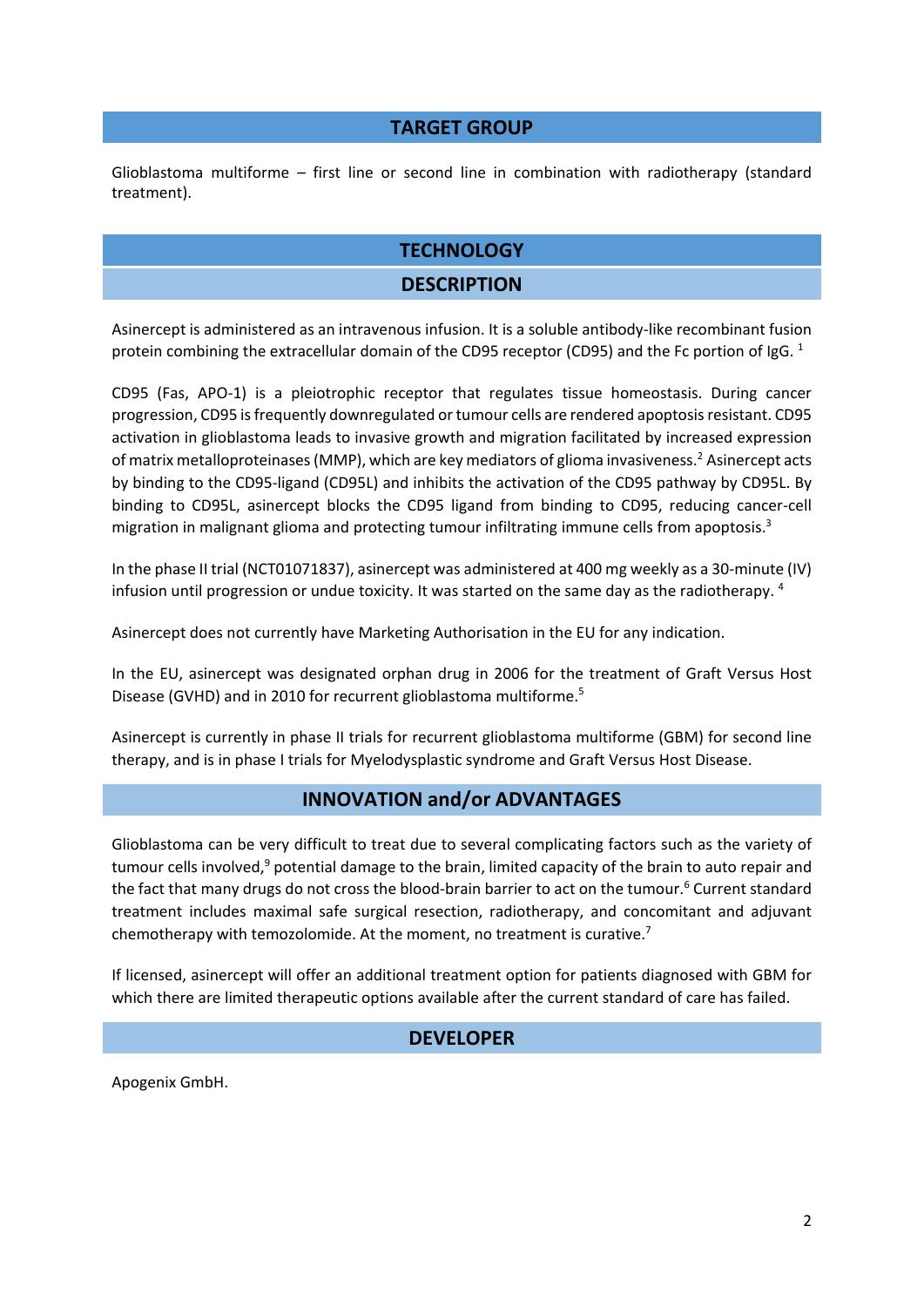#### **AVAILABILITY, LAUNCH or MARKETING**

Asinercept was awarded PRIME status for glioblastoma by the European Medicines Agency in May 2017.8

Anticipated EU or UK licencing dates are not available.

#### **PATIENT GROUP**

#### **BACKGROUND**

Gliomas comprise a heterogeneous group of neoplasms that differ in location within the central nervous system, in age and sex distribution, in growth potential, in extent of invasiveness, in morphological features, in tendency for progression, and in response to treatments. Glioblastoma multiforme (GBM) is by far the most common and most malignant of the glial tumours.<sup>7</sup>

Glioblastomas primarily affect adults, and they are located preferentially in the cerebral hemispheres. Much less commonly, GBM can affect the brainstem (especially in children) and the spinal cord. These tumours may develop from lower‐grade astrocytomas (World Health Organization [WHO] grade II) or anaplastic astrocytomas (WHO grade III), but, more frequently, they manifest without any evidence of a less malignant precursor lesion. Glioblastomas are usually highly malignant—a large number of tumour cells are reproducing at any given time, and they are nourished by an ample blood supply. Dead cells may also be seen, especially toward the centre of the tumour. Because these tumours come from normal brain cells, it is easy for them to invade and live within normal brain tissue. However, glioblastoma rarely spreads elsewhere in the body.9

Glioblastomas can be classified as primary or secondary. Primary glioblastoma multiforme accounts for the vast majority of cases (60%) in adults older than 50 years. These tumours manifest de novo (e.g. without clinical or histopathologic evidence of a pre‐existing, less‐malignant precursor lesion), presenting after a short clinical history, usually less than 3 months. Secondary glioblastoma multiforme (40%) typically develop in younger patients (<45 y) through malignant progression from a low-grade astrocytoma (WHO grade II) or anaplastic astrocytoma (WHO grade III).<sup>7</sup>

#### **CLINICAL NEED and BURDEN OF DISEASE**

In England approximately 2,200 cases of GBM are diagnosed each year.<sup>10</sup> Is most common in men than in women (approximately 1,300 cases versus 900). Prognosis is very poor with median survival around 6 months. A study of glioblastoma in England from 2007 to 2011 estimated an overall national age standardised incidence of 4.64 per 100,000 person per year.<sup>11</sup> Incidence increases with age and median survival overall is of 6.1 months. Five year survival rate is of 3.4%.<sup>11</sup>

In Europe, glioblastoma multiforme is the most frequent primary brain tumour, accounting for approximately 12‐15% of all intracranial neoplasms and 50‐60% of all astrocytic tumours. In most European and North American countries, incidence is approximately 2‐3 new cases per 100,000 people per year.7

In the latest Hospital Episodes Statistics (2015-2016) for England there were 21,219 finished consultant episodes for malignant neoplasm of brain (ICD-10 code C71), 16,408 admissions and 97,598 bed days.<sup>12</sup>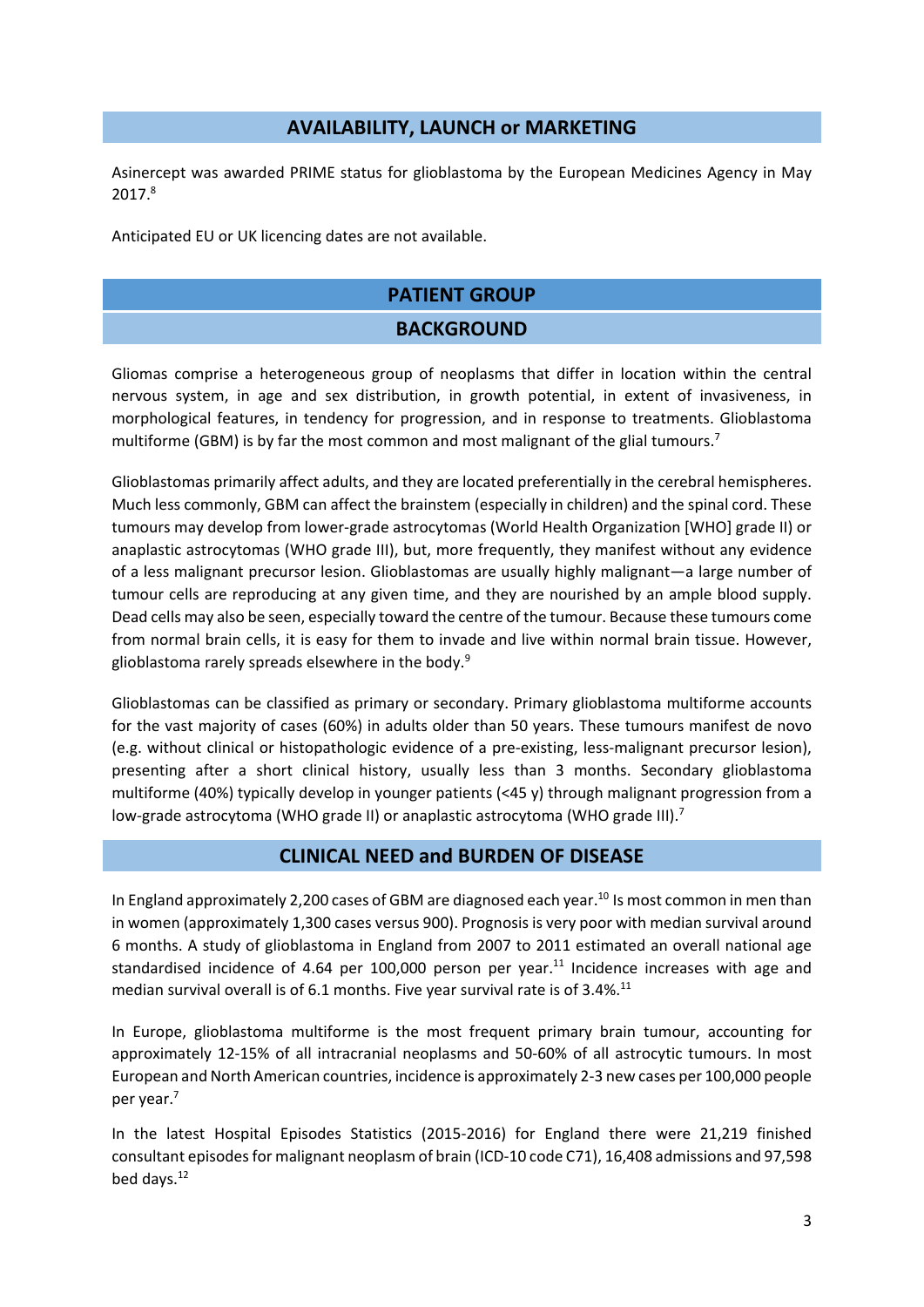People with malignant glioma can suffer from a range of symptoms and impairments. Some symptoms may be general and others may be specific to the area of brain where the tumour is located. General symptoms include headache, anorexia, nausea, vomiting, seizures, drowsiness, personality changes, and cognitive slowing. More focal (specific) symptoms could include difficulties with hearing, speech, ambulation, dexterity, visual difficulties, and mood disturbances. The symptoms associated with GBM can have a profound effect on the quality of life of the patient as well as their ability to work and to care for themselves. A significant physical and emotional burden is often placed on carers, particularly as the disease progresses. <sup>13</sup>

# **PATIENT PATHWAY**

# **RELEVANT GUIDANCE**

#### **NICE GUIDANCE**

- NICE technology appraisal in development. Nivolumab for treating recurrent glioblastoma (GID‐TA10126). Expected date of issue to be confirmed.
- NICE technology appraisal in development. DCVax-L for treating newly diagnosed glioblastoma (GID‐TA10143). Expected date of issue to be confirmed.
- NICE technology appraisal. Guidance on the use of temozolomide for the treatment of recurrent malignant glioma (brain cancer) (TA23). Updated March 2016.
- NICE technology appraisal. Carmustine implants and temozolomide for the treatment of newly diagnosed high‐grade glioma (TA121). June 2007.
- NICE guideline. Suspected cancer: recognition and referral (NG12). June 2015.
- NICE cancer service guideline. Improving outcomes for people with brain and other central nervous system tumours (CSG10) June 2006.
- NICE interventional procedure. Photodynamic therapy for brain tumours (IPG290). March 2009.

### **NHS ENGLAND and POLICY GUIDANCE**

- NHS England. 2013/14 NHS Standard Contract for cancer: Brain/Central Nervous System (adult). B13/S/a
- NHS England. 2013/14 NHS Standard Contract for Cancer: Chemotherapy (Adult). B15/S/a.
- NHS England. 2013/14 NHS Standard Contract for Cancer: Chemotherapy (Children, Teenagers and Young Adults). B12/S/b.
- NHS England. 2013/14 NHS Standard Contract for Cancer: Radiotherapy (All Ages). B01/S/a.

# **OTHER GUIDANCE**

● Stupp R, Brada M, van den Bent MJ, et al. High-grade glioma: ESMO Clinical Practice Guidelines for diagnosis, treatment and follow‐up. *Annals of Oncology*. 2014 (25); (Supplement 3):iii93‐ iii101 Available from doi:10.1093/annonc/mdu050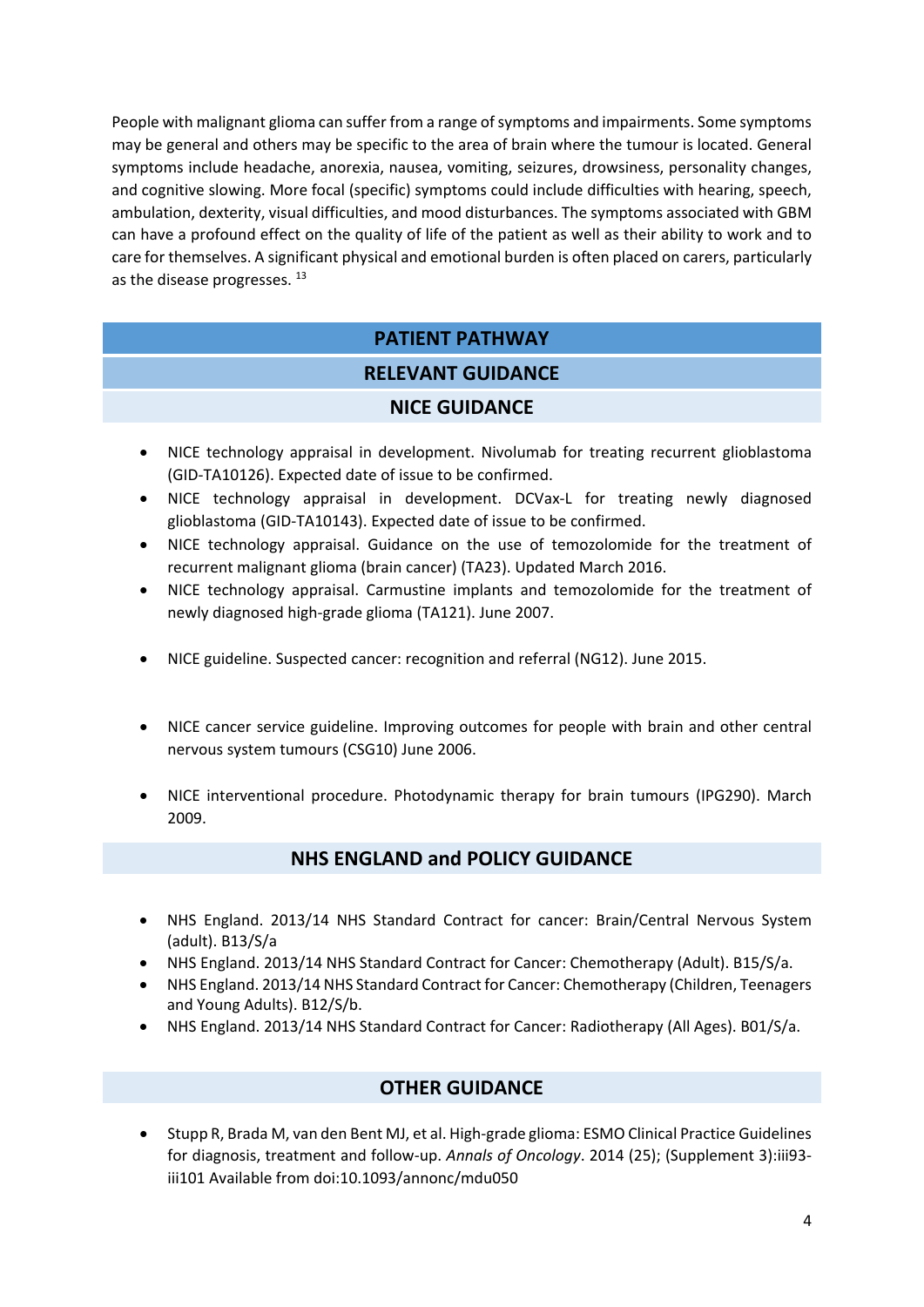#### **CURRENT TREATMENT OPTIONS**

Treatment of malignant glioma varies from country to country. In the UK, about 30% of patients receive only supportive care with steroids, with or without anticonvulsants.<sup>13</sup>

Newly diagnosed glioblastoma is commonly treated with surgery, if feasible, or biopsy (the tumour is removed as far as possible, but can usually not be fully excised because of the infiltrative nature of these tumours)<sup>13</sup> followed by radiation plus concomitant and adjuvant temozolomide.<sup>14</sup> Carmustine implants, within their licensed indications, are recommended as an option for the treatment of newly diagnosed high‐grade glioma only for patients in whom 90% or more of the tumour has been resected.13

The treatment ofrecurrent glioblastoma continuesto be a moving target as new therapeutic principles enrich the standards of care for newly diagnosed disease.<sup>14</sup> At recurrence, options for further treatment are limited and palliative.<sup>13</sup> At this stage, a minority of patients are eligible for second surgery or reirradiation, based on appropriate patient selection.<sup>14</sup> High dose oral procarbazine used in combination with lomustine and vincristine (PCV) regimen currently constitutes standard first line chemotherapy in the UK. Lomustine alone is sometimes used as first line therapy. The likelihood of response depends on age, tumour type and Karnofsky performance status. In general, anaplastic astrocytoma (AA) is more responsive to chemotherapy than glioblastoma multiforme (GBM). <sup>14</sup>

Chemotherapy is given in cycles. PCV is given for 28 consecutive days in 56‑day cycles, or for 21 consecutive days in 42‑day cycles, usually for a maximum of 6 cycles. Therapy is usually stopped after 2 cycles in those who do not respond (based on both clinical and radiological monitoring) and in those who experience significant toxicity.<sup>14</sup>

| <b>EFFICACY and SAFETY</b>      |                                                                                                                                                                                                                                                                                                                        |  |
|---------------------------------|------------------------------------------------------------------------------------------------------------------------------------------------------------------------------------------------------------------------------------------------------------------------------------------------------------------------|--|
| <b>Trial</b>                    | NCT01071837                                                                                                                                                                                                                                                                                                            |  |
| <b>Sponsor</b>                  | Apogenix GmbH                                                                                                                                                                                                                                                                                                          |  |
| <b>Status</b>                   | published                                                                                                                                                                                                                                                                                                              |  |
| Source of<br><b>Information</b> | Trial register <sup>4</sup>                                                                                                                                                                                                                                                                                            |  |
| Location                        | 2 EU countries, not including UK, and Russia                                                                                                                                                                                                                                                                           |  |
| <b>Design</b>                   | Randomised, active-controlled                                                                                                                                                                                                                                                                                          |  |
| <b>Participants</b>             | N=84; aged 18 years and older (upper age limit not specified); with a<br>recurrence / progression of glioblastoma (first or second progression) not<br>being eligible for tumour resection or having macroscopic residual tumour<br>after resection of the recurrence (tumour size must 1-4 cm in T1-weighted<br>MRI). |  |
| <b>Schedule</b>                 | Randomized in a 1:2 ratio to re-irradiation (36 Gy [2 Gy per fraction]) alone or<br>re-irradiation (36 Gy [2 Gy per fraction]) + 400mg asinercept as a weekly<br>intravenous infusion.                                                                                                                                 |  |
| Follow-up                       | Patients can stay in this study as long as they benefit from the participation (no<br>fixed end). Primary endpoint is at six months follow-up.                                                                                                                                                                         |  |
| Primary<br><b>Outcomes</b>      | Rate of progression free survival at six months (PFS-6 rate)                                                                                                                                                                                                                                                           |  |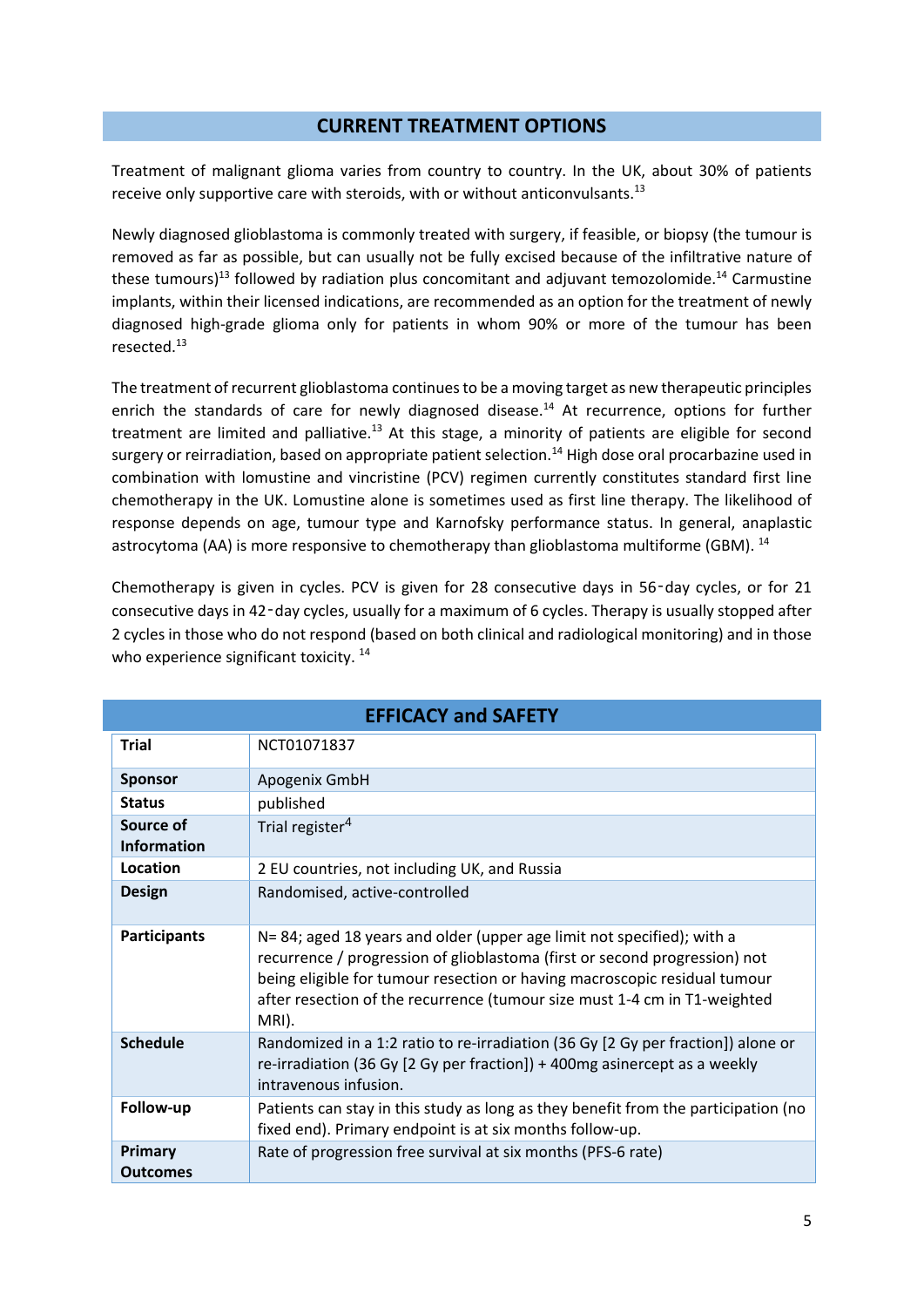| <b>Secondary</b><br><b>Outcomes</b> | Safety and tolerability of asinercept, Progression-free survival, Objective<br>response rates, Duration of response in responders, Overall survival, Quality of<br>life, Cognitive function.                                                                                                                                                                                                                                                                                                                                     |
|-------------------------------------|----------------------------------------------------------------------------------------------------------------------------------------------------------------------------------------------------------------------------------------------------------------------------------------------------------------------------------------------------------------------------------------------------------------------------------------------------------------------------------------------------------------------------------|
| <b>Key Results</b>                  | PFS-6 rate in the intervention arm was of 20.7% versus 3.8% in the control<br>(95% CI, 11.2 to 33.4) and (95% CI, 0.1 to 19.6) respectively. Median PFS was<br>2.5 months (95% CI, 2.3–3.8) in the control group and 4.5 months (95% CI, 3.7–<br>5.4, $P = 0.0162$ ) in the intervention.<br>Health-related quality of life data were available from 92% of all patients. No<br>clinically meaningful or statistically remarkable differences between the two<br>groups over time in any of the scales or cohorts were observed. |
| <b>Adverse effects</b><br>(AEs)     | Any Severe AE were experienced in 37.9% of the intervention group (n=58)<br>versus 50.0% in the control (n=13) (AEs frequency of ≥10%)                                                                                                                                                                                                                                                                                                                                                                                           |
| <b>Expected</b><br>reporting date   |                                                                                                                                                                                                                                                                                                                                                                                                                                                                                                                                  |

#### **ESTIMATED COST and IMPACT**

#### **COST**

The cost of asinercept is not yet known.

#### **IMPACT – SPECULATIVE**

#### **IMPACT ON PATIENTS AND CARERS**

 $\boxtimes$  Reduced mortality/increased length of survival

 $\Box$  Reduced symptoms or disability

☐ Other ☐ No impact identified

### **IMPACT ON HEALTH and SOCIAL CARE SERVICES**

☐ Increased use of existing services ☐ Decreased use of existing services

☐ Re‐organisation of existing services ☐ Need for new services

 $\Box$  Other  $\boxtimes$  None identified

### **IMPACT ON COSTS and OTHER RESOURCE USE**

☐ Increased drug treatment costs ☐ Reduced drug treatment costs

☐ Other increase in costs ☐ Other reduction in costs